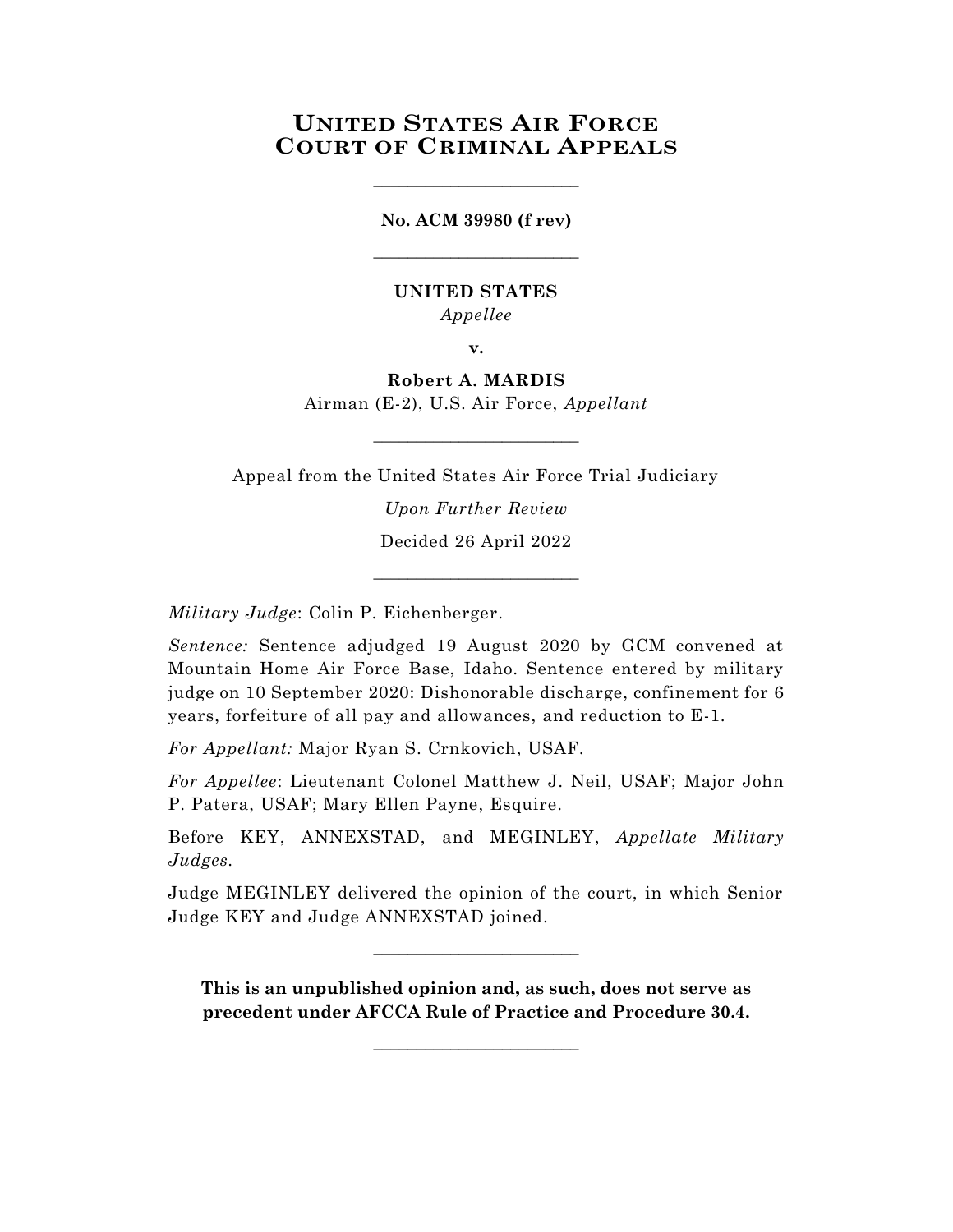#### MEGINLEY, Judge:

Appellant's case is before our court for the second time. Initially, Appellant raised two issues on appeal: (1) whether the record of trial was substantially complete, and (2) "whether the specification alleging that Appellant committed a lewd act upon a child by intentionally exposing himself, as amended at trial, was a lesser included offense of the specification alleging sexual abuse of a child by causing sexual contact and therefore amounted to a multiplicious prosecution in violation of the double jeopardy clause of the Fifth Amendment."<sup>1,2</sup> Our court remanded this case to the Chief Trial Judge, Air Force Trial Judiciary, to resolve Appellant's first assignment of error, a substantial issue with the completeness of the record of trial—specifically, missing attachments to Prosecution Exhibit 1, a stipulation of fact. *United States v. Mardis*, No. ACM 39980, 2022 CCA LEXIS 10, at \*9 (A.F. Ct. Crim. App. 6 Jan. 2022) (unpub. op.). We deferred deciding Appellant's second assignment of error until the record was returned to court for completion of our review under Article 66(d), UCMJ, 10 U.S.C. § 866(d). *Mardis*, unpub. op. at \*9–10. On 24 January 2022, the military judge signed a certificate of correction to the record of trial, and on 1 February 2022, the record of trial was returned to the court for completion of appellate review. We find the defects in the record of trial have been corrected. This issue is now moot and we turn to Appellant's remaining assignment of error.

A general court-martial composed of a military judge sitting alone convicted Appellant, in accordance with his pleas and pursuant to a plea agreement, of one specification of sexual abuse of a child who had not attained the age of 16 years by communicating indecent language to her, one specification of sexual abuse of a child who had not attained the age of 16 years by intentionally exposing his penis to her, and one specification of sexual abuse of a child who had not attained the age of 16 years by intentionally causing her to touch his penis, all in violation of Article 120b, Uniform Code of Military Justice (UCMJ), 10 U.S.C. § 920b; and one charge and one specification of possession of obscene visual depictions of minors, as assimilated under 18 U.S.C. § 1466A, in violation of Article 134, UCMJ, 10 U.S.C. § 934. <sup>3</sup> The military judge

l

<sup>1</sup> U.S. CONST. amend. V.

<sup>2</sup> Issue (2) is raised pursuant to *United States v. Grostefon*, 12 M.J. 431 (C.M.A. 1982).

<sup>3</sup> References in this opinion to Article 120b, UCMJ, 10 U.S.C. § 920b, are to the *Manual for Courts-Martial*, *United States* (2016 ed.). References in this opinion to Article 134, UCMJ, 10 U.S.C. § 934, are to the *Manual for Courts-Martial*, *United States* (2019 ed.) (2019 *MCM*). The charges and specifications were referred to trial after 1 January 2019; accordingly, all other references to the UCMJ and Rules for Courts-Martial are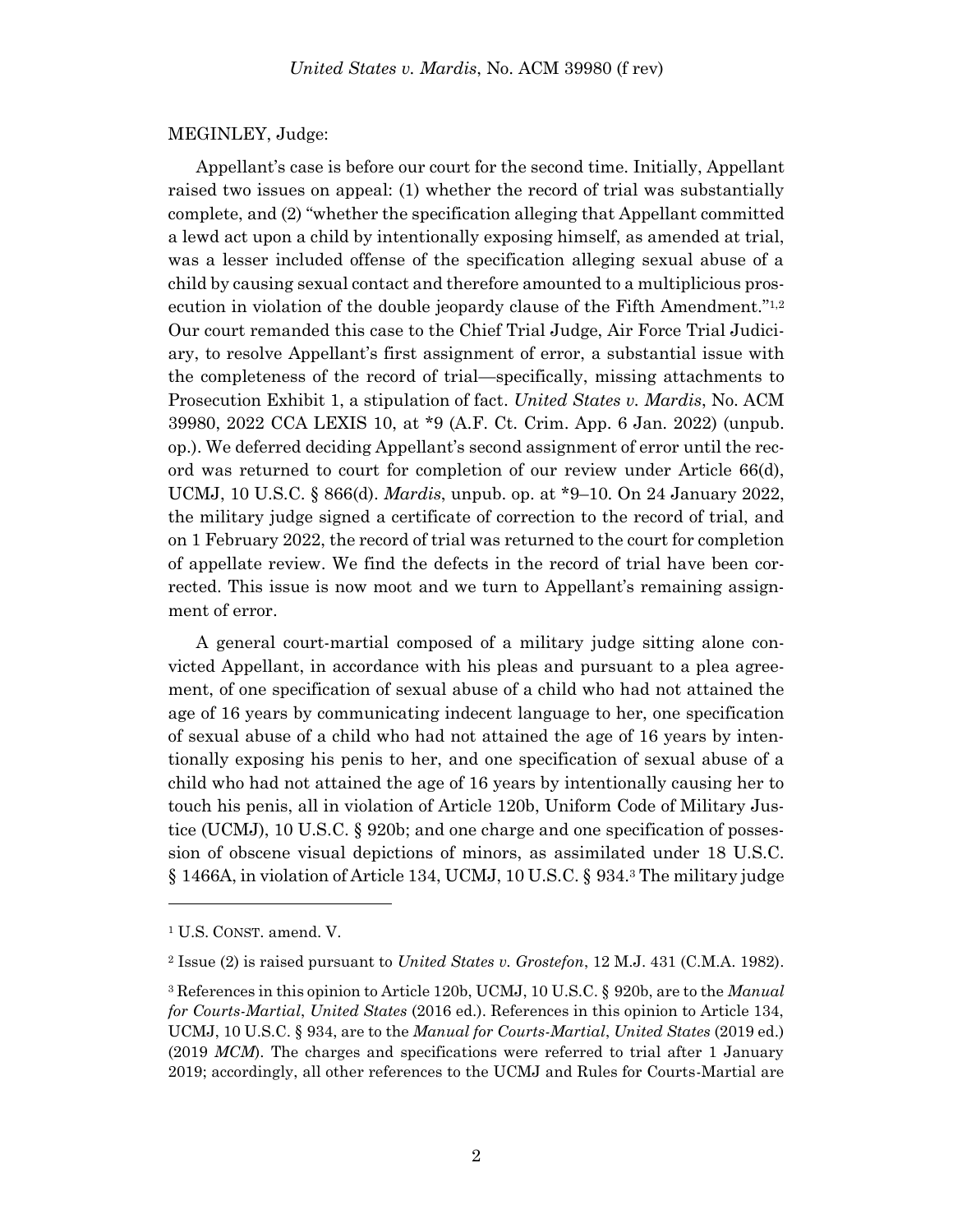sentenced Appellant to a dishonorable discharge, confinement for six years, forfeiture of all pay and allowances, and reduction to the grade of E-1. The convening authority approved the sentence.

Upon further review, we find no error that materially prejudiced a substantial right of Appellant and affirm the findings and sentence.

#### **I. BACKGROUND**

Appellant joined the Air Force in December 2016 and, at the time of his offenses, was stationed at Mountain Home Air Force Base (AFB), Idaho. As part of his plea agreement, Appellant entered into a stipulation of fact. The information provided in the stipulation of fact and in Appellant's providence inquiry form the basis for the following factual background.

On 14 April 2018, Appellant was visiting the residence of his mother, KS, who lived approximately an hour and 20 minutes away from Mountain Home AFB. At the time, MR and his five-year-old daughter, TR, were temporarily residing at KS's home.<sup>4</sup> At some point in the day, Appellant went into a bathroom to masturbate. While Appellant was masturbating on the toilet, TR walked into the bathroom. Appellant's penis was erect and exposed in a way that TR could see it. TR asked Appellant what he was doing. Appellant explained that he was masturbating and told TR what masturbation was. Although the exact words were unknown, according to the stipulation of fact, Appellant told TR, "[W]hen boys get hard and their penis bothers them, they have to rub it and relieve themselves by getting stuff to come out of their penis," or words to this effect. Appellant demonstrated to TR the motions associated with masturbation by rubbing his erect penis up and down one time with his hand. Appellant stated in his providence inquiry, "I found it sexually exciting explaining what masturbation was to [TR] while I was in the act of masturbating. I asked [TR] if she understood what I was talking about and she repeated what I said in her own words."

TR was about a foot away from Appellant. Appellant described what happened next:

I reached out with my hand and touched her arm. . . . I guided her hand and placed it on my penis. She did not try to pull back . . . I moved her hand up and down on my penis one time. I felt sexually excited as she touched my penis, although I knew this

l

to the 2019 *MCM*. *See* Exec. Order 13,825, §§ 3, 5, 83 Fed. Reg. 9889, 9889–90 (8 Mar. 2018).

<sup>4</sup> The exact nature of the relationship between MR and KS was not fully developed at Appellant's court-martial.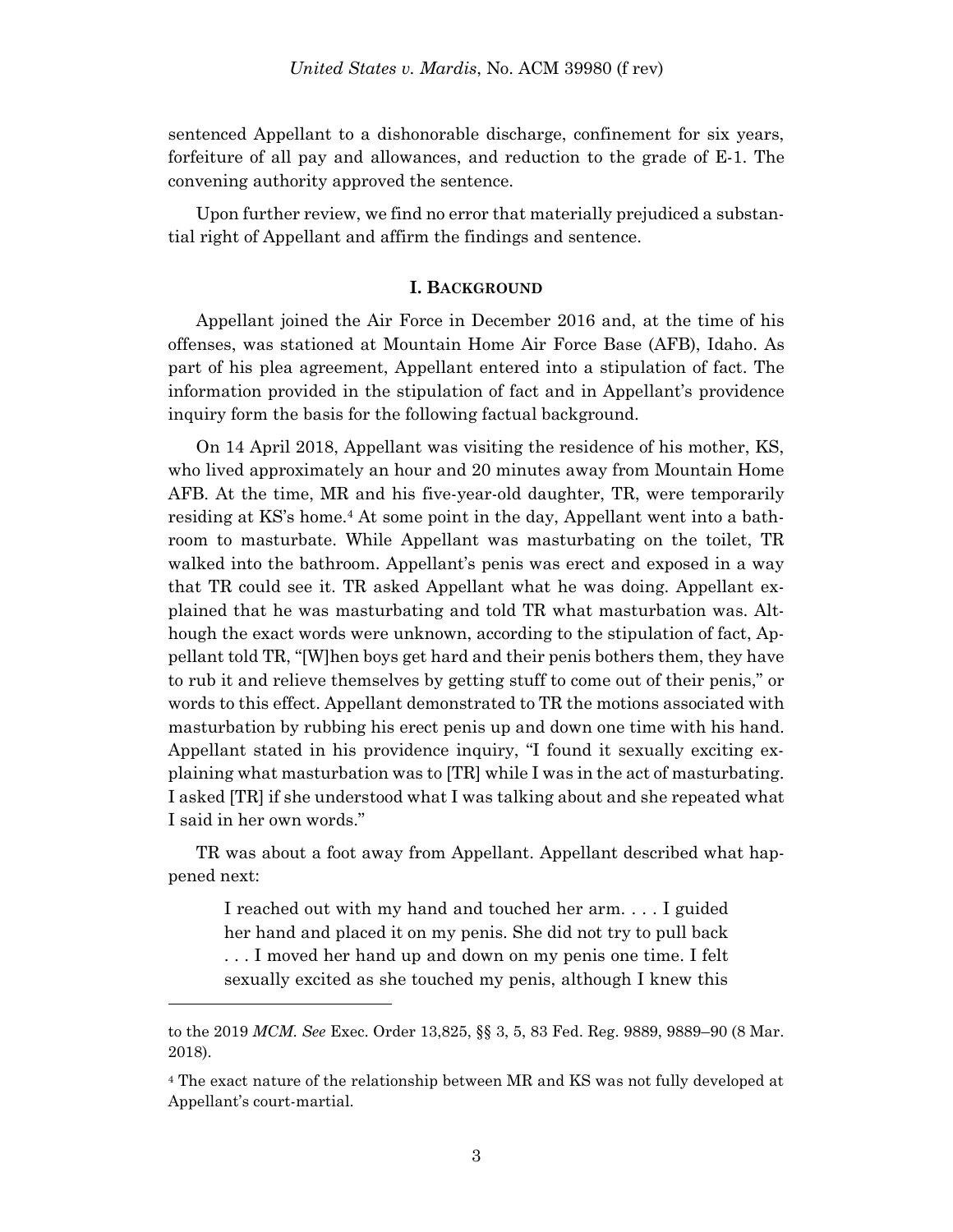was wrong and I did not want to feel that way. After I moved her hand away from my penis, I told her to ask her father any followup questions she may have about what masturbation is and to leave.

During the incident, TR was in the bathroom with Appellant at least for five minutes. While TR was in the bathroom, Appellant told her to keep her voice down.

On 21 April 2018, MR and TR were still at KS's residence. Appellant was again present. Much like the previous instance, at some point during the day, Appellant went to the bathroom to masturbate. While he was doing this, TR walked into the bathroom three times. While TR was in the bathroom with Appellant, MR was searching for her and calling her name, but got no response; TR had previously told MR she was going to brush her teeth. MR went to the bathroom to see if TR was there, and opened the door to see if TR was alright. When he opened the door, MR saw Appellant quickly lean forward while Appellant was sitting on the toilet with his pants down. MR believed Appellant was "using the bathroom" and did not understand why TR was in there with him.

KS was not home at the time of the incident but returned shortly thereafter. MR then told KS that it was not okay for Appellant to be using the bathroom with TR in there. TR was nearby for this conversation. In an apparent attempt to correct MR's version of events, TR stated in front of KS and MR that Appellant "was in [the bathroom] trying to get stuff out of the part that every boy has." MR found and confronted Appellant, who then admitted to MR that he had been masturbating in the bathroom while TR was also in the bathroom. MR went after Appellant and had to be physically restrained and pulled off Appellant by other people in the house. Appellant immediately left the home. At approximately 1737 hours, MR called 911 to report the incident.

On 31 May 2018, TR was interviewed by Children at Risk Evaluation Services at a local hospital in Idaho. In her interview, she stated that she was "helping [Appellant] get stuff out of his chucker," and that "he really liked me that time." TR stated, "I wanted to (help him) and he let me." She also stated Appellant's penis felt like "skin" and when she moved her hand on his "chucker," it felt weird.

Also on 31 May 2018, Appellant was interviewed by local police and by agents with the Air Force Office of Special Investigations (AFOSI). During his interview with AFOSI, Appellant consented to a search of his electronic devices in his dorm room. Agents seized over 100 items. During the search, agents also found a pink pair of children's underwear; it was later determined the underwear belonged to TR. DNA testing reported that a DNA mixture found in the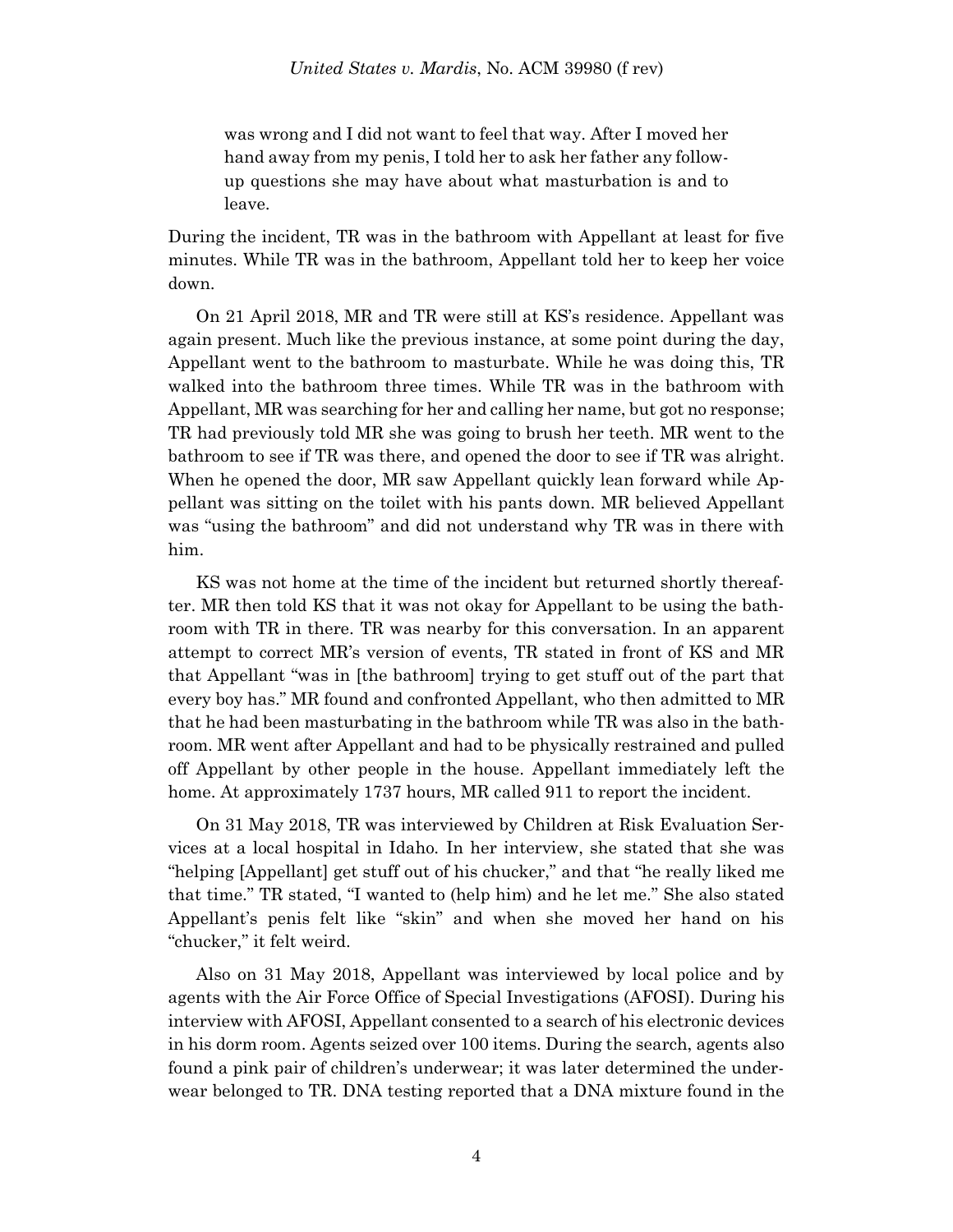crotch area of the underwear was "14 trillion times more like to have come from [Appellant] and [TR] than if it originated from [Appellant and] an unknown individual."

The search of Appellant's electronic devices yielded 14,618 images and 330 videos of animated or computer-generated imagery (CGI) depictions of minors engaged in sexually explicit conduct. Some of the images, GIFs, <sup>5</sup> and videos depicted babies and toddlers in apparent pain and confusion, wherein the child is asking for the other party to stop. Other files depicted adults educating the animated or CGI minor about how to perform a sexual act. However, no images, GIFs, or videos of child pornography depicting an actual minor were found on Appellant's devices.

In February 2020, Appellant's dormitory building was selected for a random inspection. After the inspecting official searched Appellant's room and found illustrations of "possibly sexually under-developed [females] or minors, engaging in sexual acts," the Government obtained a search authorization for Appellant's electronic devices in his room. The search of these electronic devices yielded an additional 10,313 images, GIFs, and videos depicting what appeared to be animated or computer-generated images of minors engaged in sexually explicit conduct. These images and videos were less "cartoonish" in nature and more realistic than those found on Appellant's seized devices in 2018. Approximately 4,127 images, GIFs, and videos depicting animated or CGI images were downloaded on 8 February 2020.

#### **II. DISCUSSION**

### **A. Additional Background**

l

Specification 2 of Charge I alleged that on divers occasions, between 14 April 2018 and 21 April 2018, Appellant committed a lewd act upon TR, by exposing his penis to her, with an intent to arouse or gratify his sexual desires. After hearing Appellant's providence inquiry on this specification, the military judge advised trial and defense counsel he would not be able to find Appellant's plea to be provident with regard to the 21 April 2018 exposure. After some discussion between trial and defense counsel, the words "on divers occasions" were stricken by trial counsel with the convening authority's approval, and Appellant pleaded guilty to a single instance of exposing his penis to TR on 14 April 2018. Appellant now argues that when the military judge found Appellant guilty of the 14 April 2018 indecent exposure, this offense was a lesser included offense (LIO) of Specification 3 of Charge I, alleging sexual abuse of a

<sup>5</sup> A GIF is an image file that can be either still or animated.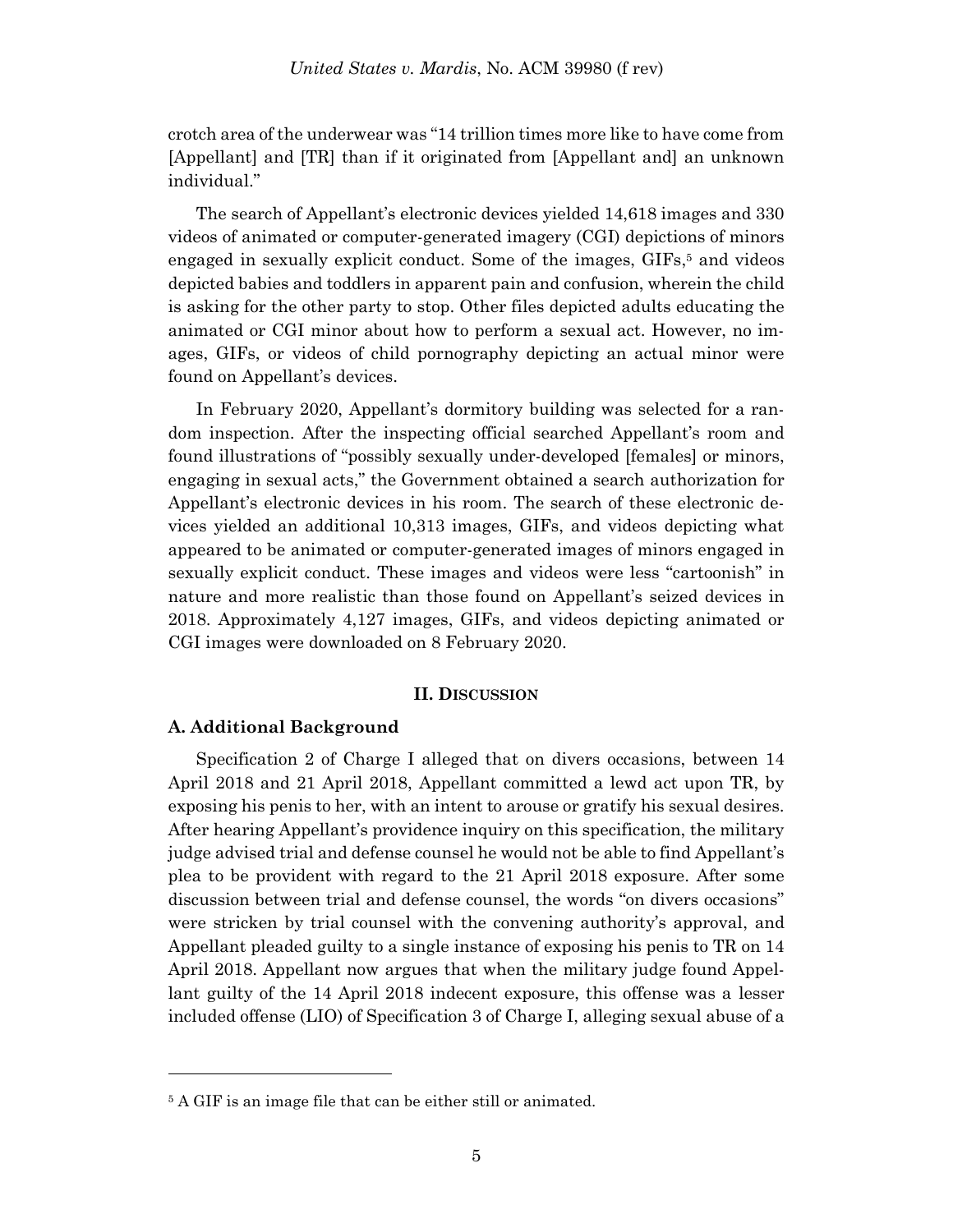child by causing sexual contact, and therefore "amounted to a multiplicious prosecution."

## **B. Law**

The elements of sexual abuse of a child by sexual contact involving the touching of the genitalia are: (1) that Appellant committed a lewd act upon TR, by intentionally causing TR to touch, directly, his penis; (2) that at the time, TR had not attained the age of 16 years; and (3) that Appellant did so with an intent to arouse or gratify his sexual desire. *See Manual for Courts-Martial*, *United States* (2016 ed.) (2016 *MCM*), pt. IV, ¶¶ 45b.b.(4)(a), 45b.a.(c),  $45b.a.(h)(4)$ .

The elements of sexual abuse of a child involving indecent exposure are: (1) that Appellant committed a lewd act upon TR, by intentionally exposing his penis to TR by any means; (2) that at the time, TR had not attained the age of 16 years; and (3) Appellant did so with an intent to arouse or gratify his own sexual desire. *See* 2016 *MCM*, pt. IV, ¶¶ 45b.b.(4)(c), 45b.a.(c), 45b.a.(h)(4).

In determining whether one offense is an LIO of another offense, the United States Court of Appeals for the Armed Forces (CAAF), in *United States v. Jones*, articulated the "elements test," stating:

Under the elements test, one compares the elements of each offense. If all of the elements of offense X are also elements of offense Y, then X is an LIO of Y. Offense Y is called the greater offense because it contains all of the elements of offense X along with one or more additional elements.

68 M.J. 465, 470 (C.A.A.F. 2010).

 In *United States v. Armstrong*, the CAAF provided additional guidance, stating that a court could apply the elements test in two ways:

The first way is by comparing the statutory definitions of the two offenses. An offense is a lesser included offense of the charged offense if each of its elements is necessarily also an element of the charged offense. The second way is by examining the specification of the charged offense. An offense can also be a lesser included offense of the charged offense if the specification of the charged offense is drafted in such a manner that it alleges facts that necessarily satisfy all the elements of each offense.

77 M.J. 465, 469–70 (C.A.A.F. 2018) (citations omitted).

"The prohibition against multiplicity is grounded in compliance with the 'constitutional and statutory restrictions against Double Jeopardy.'" *United*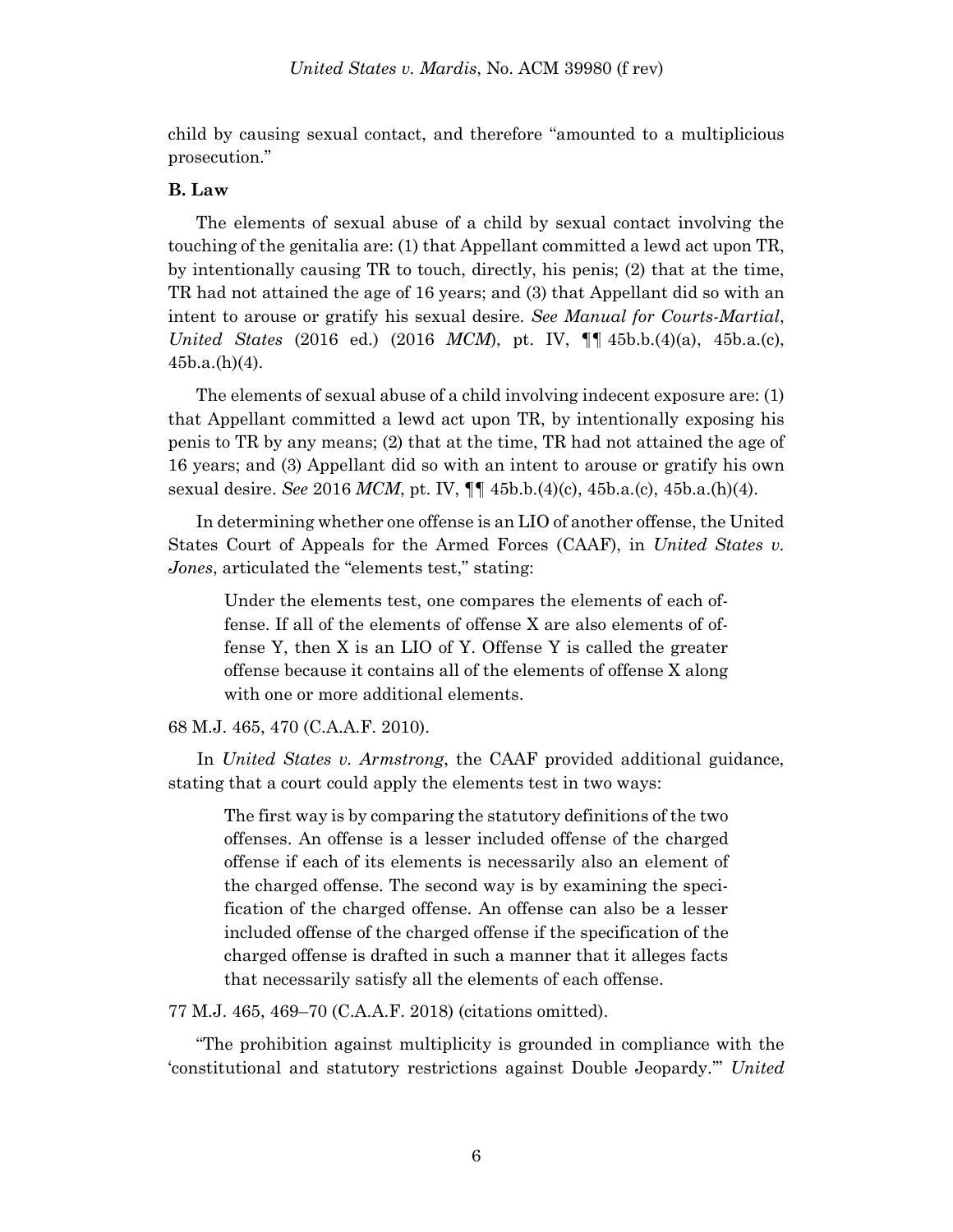*States v. Gladue*, 67 M.J. 311, 313 (C.A.A.F. 2009) (citing *United States v. Quiroz,* 55 M.J. 334, 337 (C.A.A.F. 2001)).

"An unconditional guilty plea waives a multiplicity issue unless the offenses are facially duplicative, that is, factually the same." *United States v. Pauling*, 60 M.J. 91, 94 (C.A.A.F. 2004) (internal quotation marks and citation omitted). "Whether two offenses are facially duplicative is a question of law that we will review de novo." *Id.* (citing *United States v. Palager*, 56 M.J. 294, 296 (C.A.A.F. 2002)). "Two offenses are not facially duplicative if each 'requires proof of a fact which the other does not.'" *Id.* (quoting *United States v. Hudson*, 59 M.J. 357, 359 (C.A.A.F. 2004)).

An appellant's "express waiver of any waivable motions" as part of a pretrial agreement or plea agreement "extinguishe[s] his right to raise these issues on appeal" unless the waiver is of a fundamental right. *Gladue*[, 67 M.J.](https://advance.lexis.com/document/?pdmfid=1000516&crid=d8753226-d342-4bcd-b491-289fcb1ce1cb&pddocfullpath=%2Fshared%2Fdocument%2Fcases%2Furn%3AcontentItem%3A586X-3KX1-F04C-B002-00000-00&pdcontentcomponentid=7814&pdshepid=urn%3AcontentItem%3A5870-GWH1-J9X6-H48Y-00000-00&pdteaserkey=sr2&pditab=allpods&ecomp=fbh4k&earg=sr2&prid=6f4398bf-3b76-4682-bf03-7710a52c4c07)  [at 314.](https://advance.lexis.com/document/?pdmfid=1000516&crid=d8753226-d342-4bcd-b491-289fcb1ce1cb&pddocfullpath=%2Fshared%2Fdocument%2Fcases%2Furn%3AcontentItem%3A586X-3KX1-F04C-B002-00000-00&pdcontentcomponentid=7814&pdshepid=urn%3AcontentItem%3A5870-GWH1-J9X6-H48Y-00000-00&pdteaserkey=sr2&pditab=allpods&ecomp=fbh4k&earg=sr2&prid=6f4398bf-3b76-4682-bf03-7710a52c4c07) An accused "may knowingly and voluntarily waive many of the most fundamental protections afforded by the Constitution. That includes double jeopardy, the basis of the multiplicity objection." *Id*. (citations omitted). "[A] guilty plea does not foreclose or relinquish consideration of all legal issues, particularly double jeopardy claims, which can be decided on the basis of facts apparent on the face of the record." *United States v. Lloyd*, 46 M.J. 19, 24 (C.A.A.F. 1997) (citations omitted). "Nevertheless, if the factual component of each offense said to be multiplicious is not shown to be the same, appellate review of the legal aspect of such a claim is not required under our guilty plea waiver doctrine." *Id*. (citation omitted).

#### **C. Analysis**

Appellant expressly waived "all waivable motions" as part of his plea agreement—one that appeared to give him significant benefits, especially as it related to the maximum period of confinement he would face. In turn, Appellant waived any legal claims he may have had regarding multiplicity on this appeal, except for a claim that the offenses are facially duplicative. *See Pauling*, 60 M.J. at 94.

Reviewing the standard espoused in *Pauling*, applying the elements test from *Jones*, and reviewing this case de novo, we do not find Appellant's sexual abuse of a child by indecent exposure offense to be an LIO of sexual abuse of a child by intentionally causing contact, nor do we find the offenses facially duplicative. These are two separate offenses that require different elements, notably exposure for the former and actual physical contact for the latter. Physical contact can occur while a person's genitalia are exposed, or in the absence of exposure (such as through the clothing). In this case, moreover, while not an extended period of time, there was a gap of time between when Appellant exposed his penis to TR and when he actually guided TR's hand to his penis.